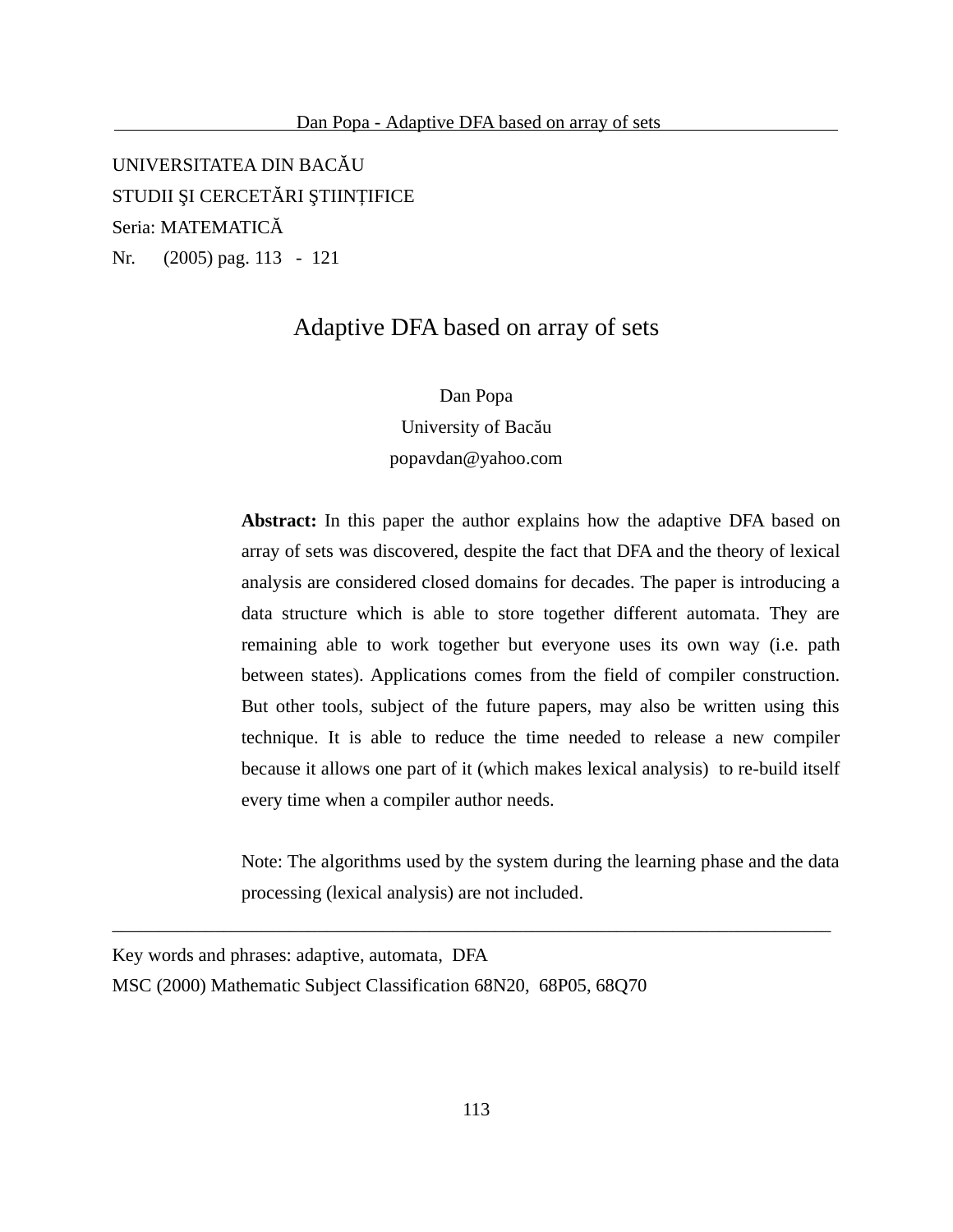The paper is a result of some research done during the process of preparation of a Ph.D. Thesis conducted by Prof. Hab. D. Todoroi (from ASEM, Chişinău, Rep. Moldova). Some results, including some practical examples were presented in a previous paper (Popa Dan, *Adaptable Tokenizer for Programming Languages*, Simpozionul Internaţional al Tinerilor Cercetători, Chişinău 2004, p 55-57.). But two items were missing from that paper ; a complete description of the algorithms and *a description of the used data structure.*

The last one is presented in the following paragraphs.

#### **Goal**

The goal of the actual research was to create an adaptive system able to build DFA (able of accepting different kind of tokens). As a part of this project a data structure able to store such DFA making them usable together as a "tokenizer" was necessary. The property of the lexical analysis involved in our study was *the capacity of the program to classify tokens* in their corresponding classes. It was a challenging task because the classes of tokens accepted by an adaptive "tokenizer" are *not predefined* by its construction and had to be acquired on the run by the system, (usually on the base of some previous examples seen during the learning process).

### The first example:

A decimal number is usually written as a sequence of digits, placed one after another, without spaces or other symbols between them. Let consider some numbers surrounded by two spaces, noted by "\_" (underscore).

Example: 125 noted as \_125\_

Remark: A single-digit number is not a representative example. It did not reflects the idea of having digits one after an other. In our notation it looks like  $\_1$ . This is also visible when examining the grammar of the expressions:

*number -> digit number -> digit number*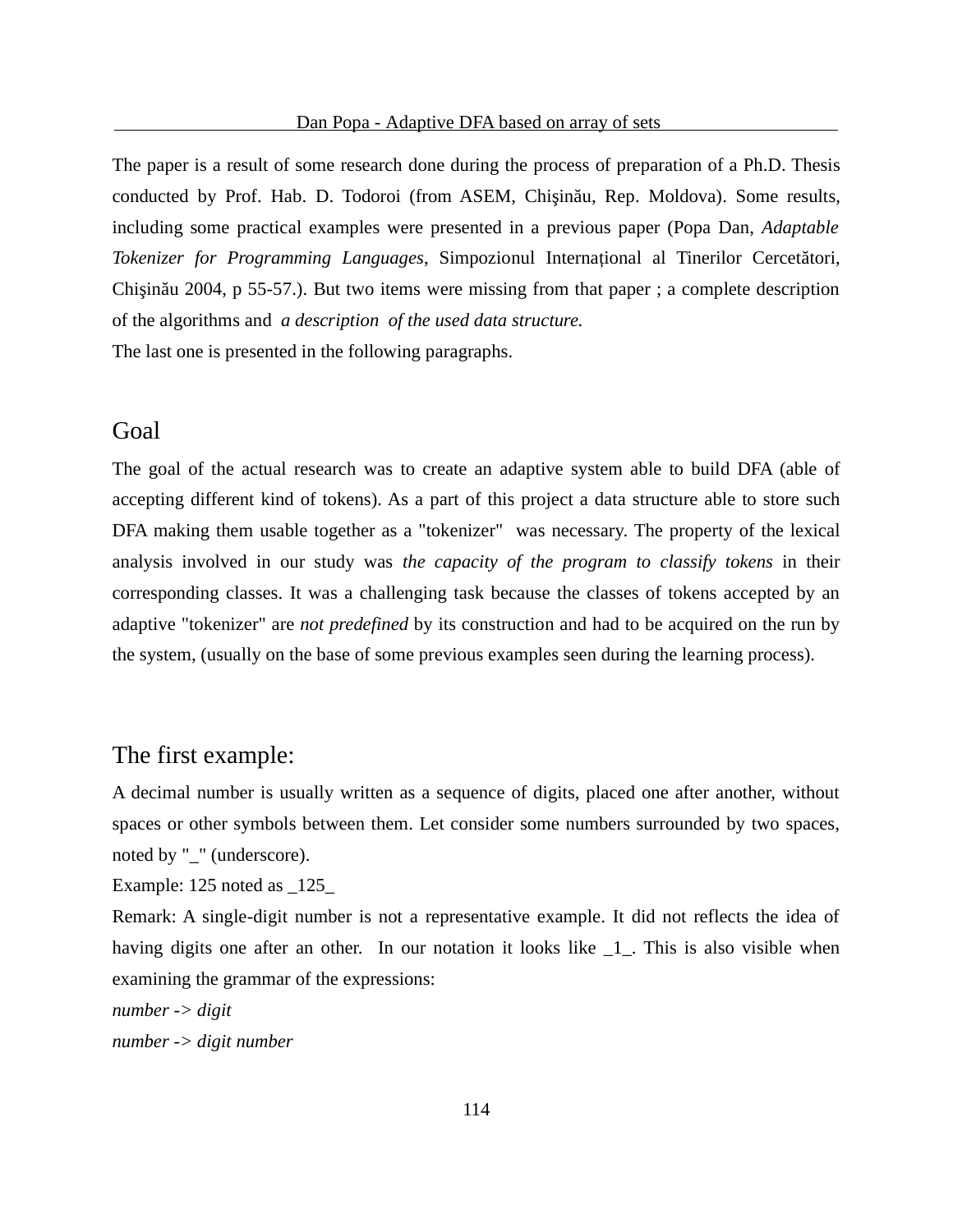Because a single digit number can be generated by a rule like *number -> digit* it's obvious that a single digit number can not provide enough information.

#### The first set of conclusions

#1: Adaptive automata have to be trained using *relevant examples (like the. examples which are complicated enough to contains necessary information).* Good examples for every kind of tokens in which we are interested should be provided in order to get a well trained system.

#2: Practically, sometimes we can be forced to reunite to classes of tokens to get what we want. For examples we may be forced to explicitely state that numbers means 1-digit numers U more than one digits numbers. But grammars used the same idea for years.

#3: It's better to process the stream of characters with a function, in order to split it in pairs. Such pairs of neighbour-characters will gave us information and will be processed in order to get a sort of *signature of a token*.

| Let be                        | $v = (v_1,  v_n)$ $i = 1n$ |
|-------------------------------|----------------------------|
| We define the string of pairs | $P(v) = (p_1,p_n)$         |
| where, for every $i = 1n$ ,   | $pi = (v_i, v_{i+1})$      |

Example: The number  $\text{125}_\text{}$  becomes  $(\text{11})(1,2)(2,5)(5,\text{11})$ . External parentheses was removed. Two pairs of symbols reflecting the same rule ("digit and digit') can easily be seen: (1,2)(2,5). Both are matching a common pattern  $(c, c)$  where c means "a digit ". That is why we are interested in classes and factorization.

#### Classes

Usually, the automata theory are using not only singular symbols but classes. For example digits like 0,1,..9 had formed a class (we will denote it by "c"). Letters like 'A'...'Z' and 'a'...'z' are included in an other class, denoted with "l" by us. All kind of spaces, tab and blanc will be included in an other class, denoted by "\_". All the symbols remaining are included in the last class, called "s".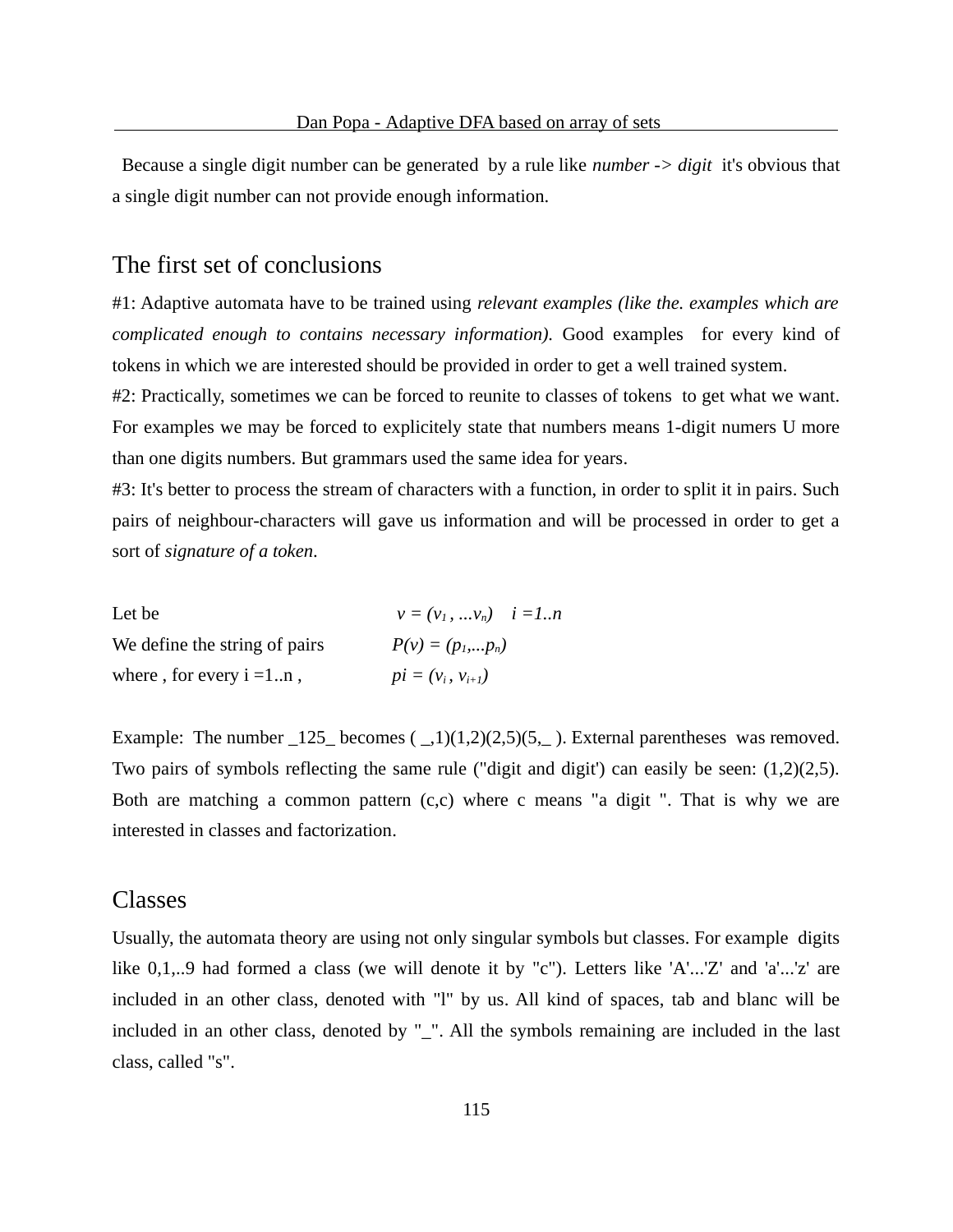Let be f a function which associate a character with its class. ( $f('a')=l$ ,  $f('1')=c$ ,  $f('r')=-l$ , *f('%')=s* etc.).

If  $v = (v_1, ... v_n)$   $i = 1..n$ 

we can extend f to vectors of characters.

$$
f(v) = f(v_1)...f(v_n)
$$

Applying P, the vector of pairs is produced:

$$
P(f(v))=p_1...p_n
$$

where  $p_i = (f(v_i), f(v_{i+1}))$  for each  $i = 1..n$ 

So:  $P(f(v)) = (f(v_1), f(v_2)), (f(v_2), f(v_3)), \dots, (f(v_i), f(v_{i+1})), \dots, (f(v_{n-1}), f(v_n))$ 

Remark: The extended version of f can also be applied to pairs. let ba a generic pair *p=(a,b)*. We have  $f(p)=(f(a), f(b))$ . Considering the indexed pairs  $p_i = (v_i,v_{i+1})$  and applying f we have: *f*(*p*<sub>*i*</sub>)=(*f*(*v*<sub>*i*</sub>), *f*(*v*<sub>*i*+*1*</sub>)).

It's easy to notice that  $p(f(v)) = f(p(v))$ .

So, in practice, we can replace characters by their classes and group them in pairs or we can produce the string of pairs and replace the elements of that pairs by the name of the corresponding classes.

Example:

1)\_125\_ becomes \_ccc\_ then  $($  \_,c $)(c,c)(c,c)(c_+)$ 2)\_125\_ becomes  $($ , 1) $(1,2)(2,5)(5,$  then  $($ , c) $(c,c)(c,c)(c,$ 

#### The data structure

We had studied *sequences of pairs* (like the previous one) because we have remarked them as *a sort of signatures of the tokens*. In fact, this kind of signatures can be used to build automata. We are specially interested in the storage of the signatures in a structure able to make all this stored automata running together.

Let denote by A be the alphabet of a computer language. Because the set A is finite, the cardinal number  $q = | \{ (d,e) | where d,e belongs to f(A) \} |$  is also finite.

Remember: Only a few number of classes was found for the common programming languages !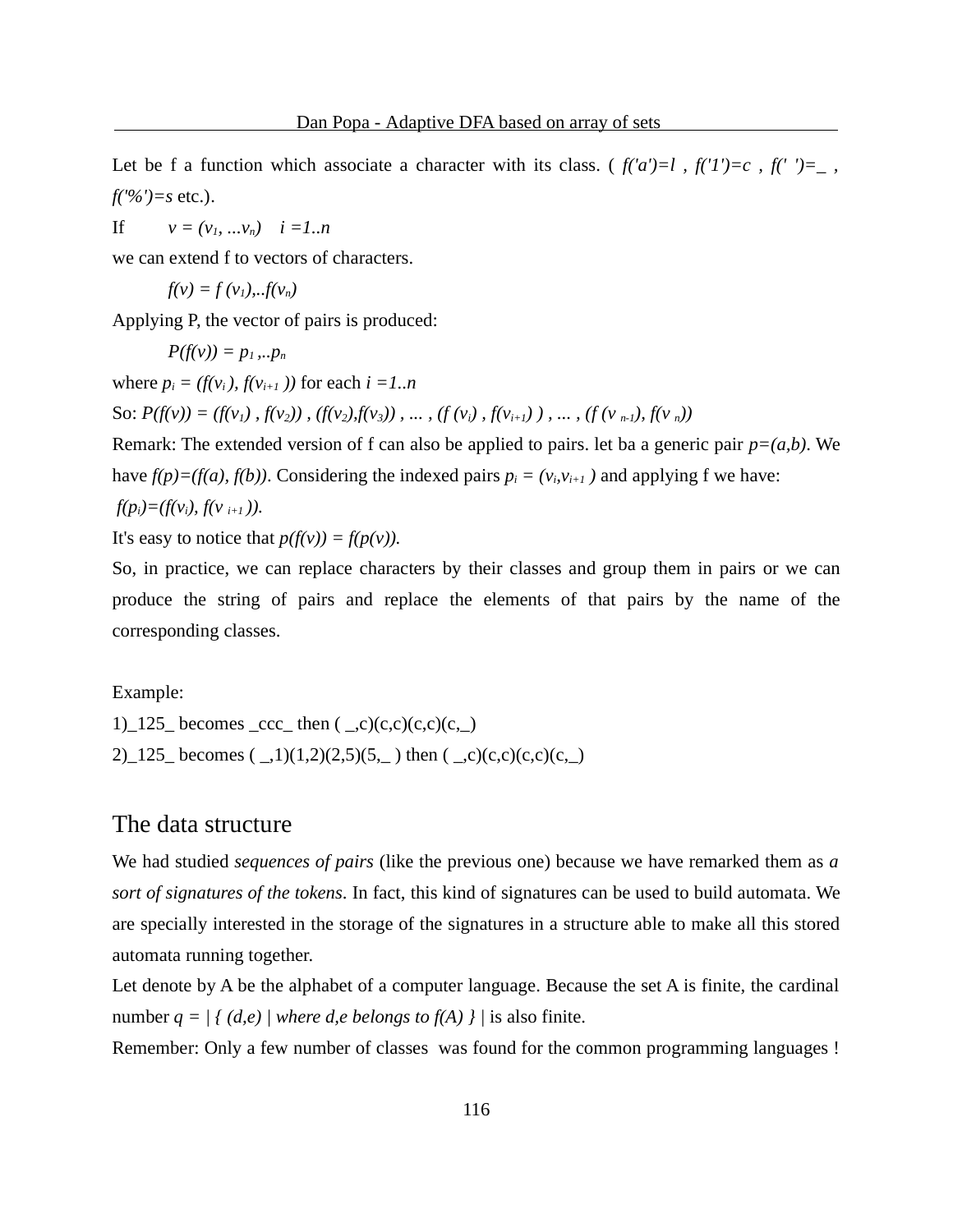In this paper only 4 classes (1, c, s,  $\angle$ ) will be used. So, we will have at least  $4^2$  = 16 ordered pairs of classes.

*The data structure introduce by this paper is an array of q x q elements. The elements are subsets of integers. Every integer from such a subset corresponds to a distinct automaton stored in the structure.*

Basically, as we will show, if n is the number of a specific automaton, all the numbers n from the sets of the structure was entered during the process of its creation.

Remark: The maximum cardinal of the sets is limited in every common programming language (for example, it is limited at 255 or 256 elements by different implementations of Oberon). This limitation did not affect the solutions. Practical "tokenizers" (i.e. lexical analyzers ) have never ever have to recognize 255 different kinds of tokens. Usually, common programming languages are using a small *set of kinds* of tokens. So, despite this limitation, Adaptive "tokenizers" based on Adaptive DFA can be implemented in every usual programming language.

# The place of the stored automata

It's time to show haw can a sequence of pairs become an automaton stored in our array of sets.

Let's suppose we have i-1 automata already stored and we are in process of building and storing the new one (automaton number i).

Remark: Only few lines and columns of the array will be altered during this process. The changes are made in some places strictly determined by the set of pairs, because every pair will indicate a cell in the structure. (How do they do this ? The elements of the pair are interpreted as the label of the line and the label of the column, respectively. The element which belongs to the intersection between that line and that column will be modified.)

Example: The *string* of pairs:

 $(\_,c)(c,c)(c,-)$  is producing a *set* of pairs, by eliminating the duplicates:

 $\{ (\_,c), (c,c), (c,\_)\}$ 

Consequently, the changes will be made in the small area determined by the columns

 $\{ (\_,c), (c,c), (c,\_) \}$  and by the lines  $\{ (\_,c), (c,c), (c,\_) \}$ . In fact the area is, sometimes, a bit smaller as you will see.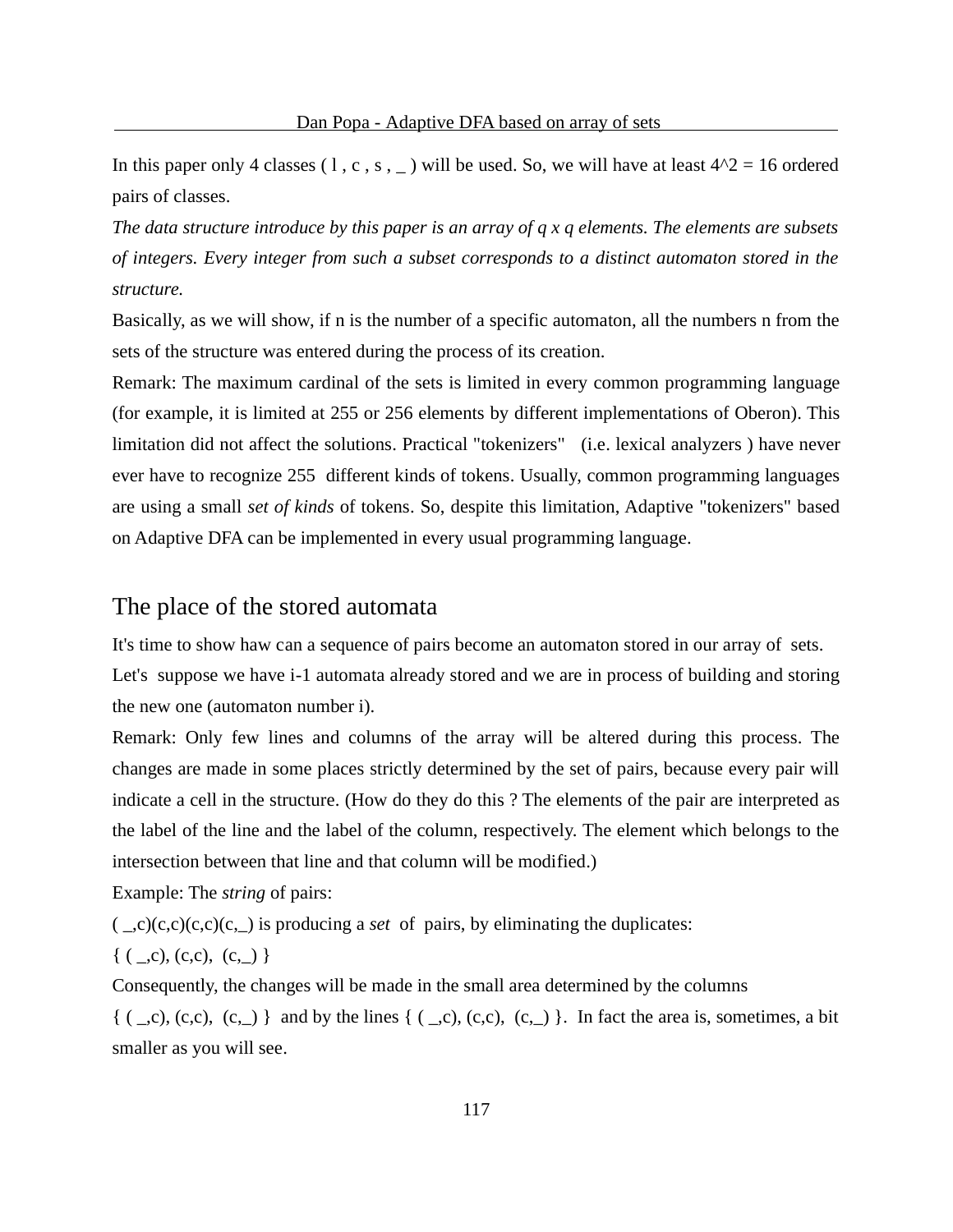# Adding information

Procedure: For every pair of classes from the string of pairs (or it's set of pairs), the element of the array which is indicated by the pair - which is a set ! - will receive i as a new element included by the set.

Let  $(p,q)$  be a pair: Only M $[p,q]$  is affected for this pair, in this way:

$$
M[p,q] := M[p,q] U \{i\}.
$$

In the previous example, the effect is:

*M[( \_,c), (c,c)] : = M [( \_,c), (c,c)] U {i}* because of presence of *( \_,c), (c,c)* in the input string. *M[( c,c), (c,c)] : = M [( c,c), (c,c)] U {i}* because of presence of *( c,c), (c,c)* in the input string. *M[( c,c), (c, \_)] : = M [( c,c), (c, \_)] U {i}* because of presence of *( c,c), (c, \_)* in the input string. Remark: Human intuition may notices that all three positions affected are corresponding with three nodes from a classic DFA. This is not far away from truth.

- The first place, *M[( \_,c), (c,c)]* corresponds to the first node of the DFA , the place where a space followed by a digit is accepted.

- The second place, *M[( c,c), (c,c)]* corresponds to the second node, where a digit followed by an other digit is accepted.

- The third state corresponds to the end of the number, where a digit followed by a space is accepted.

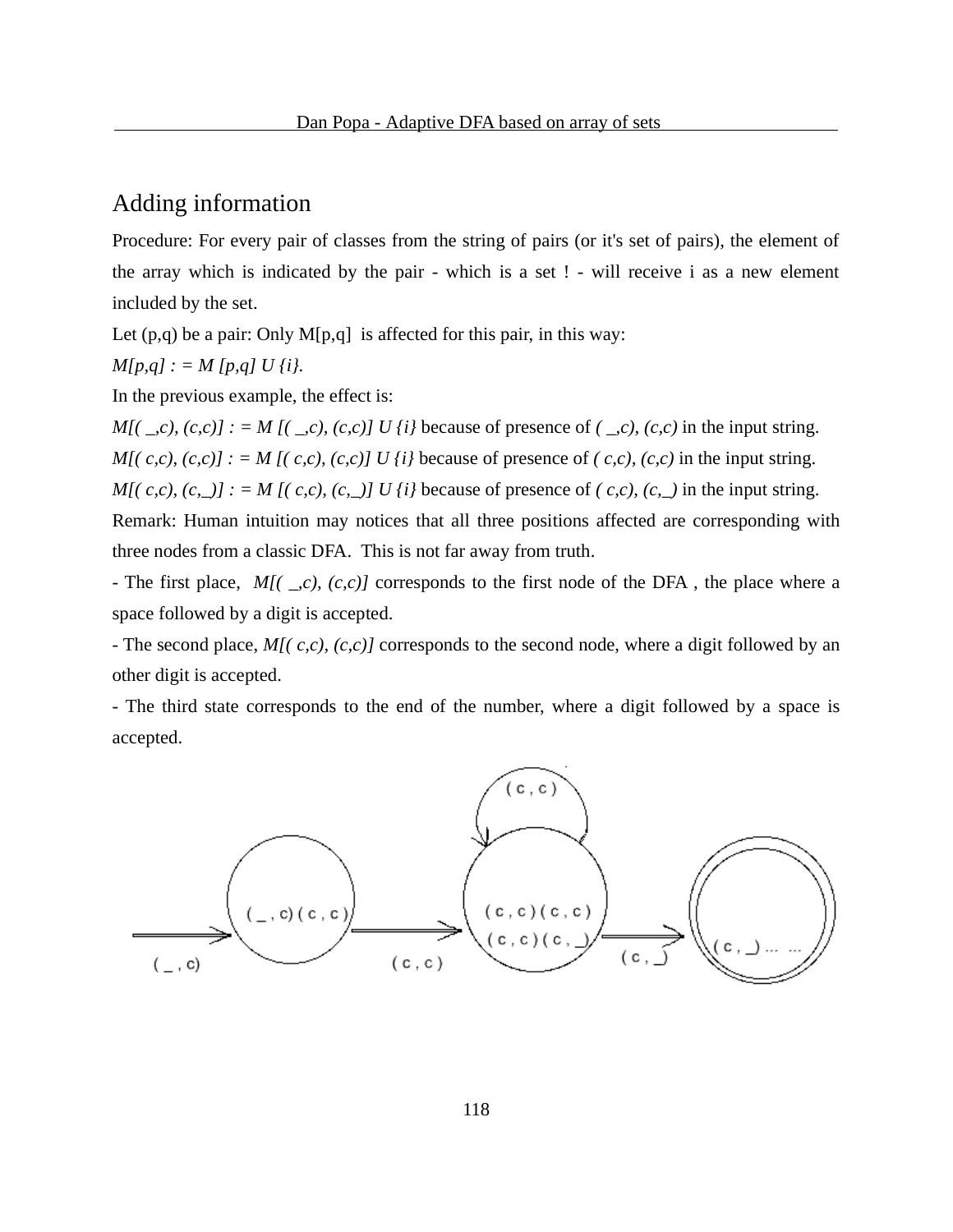#### Advantage

The DFA (see a trained part of it conveniently figured in the picture) can accept a no matter how many digits number. Even if the analyzer was trained using only a 2 digits number, it can accept other longer numbers. This property, which we calls "generality" was found for every kind of usual tokens (including the subsets of the identifiers set), but due to space limitations it is not included herein.

## Disadvantage

The figured automata do not recognize a 1-digit number yet. A 1-digit number (which means an other kind of numbers, an also has a special rule in the grammar) wold have to be given as a supplementary example, during the training of the system.

An other disadvantage: The adaptive DFA can theoretically recognize sets of tokens which can be bigger than what a nonspecialist intended to be. (If somebody instructs the system to recognize, let's see, four letter words, the system will recognize any sequences formed by any two or more letters.) It's acceptable because the computer can not actually guess what's in the human mind. Also, *from the point of view of the programming language user, it is good to have all kind of identifiers accepted*, even if the system was trained only with four letter words.

## **Complexity**

Being nothing more than usual automata stored together in a set and able to work together, in the same time, Adaptive automata do not slow down the system. The gain consists in adaptability, not in speed. The system will have a speed of the same order as a classic one.

# Conclusion

Despite the opinion of the scientists which declared lexical analysis a closed domain, we have been able to introduce *Adaptive DFA based on array of sets.* 

*Such Adaptive DFA are able to learn the forms of the tokens from the text and classify them, even if the system have seen only one or two specimens during the training. This leads to an other way*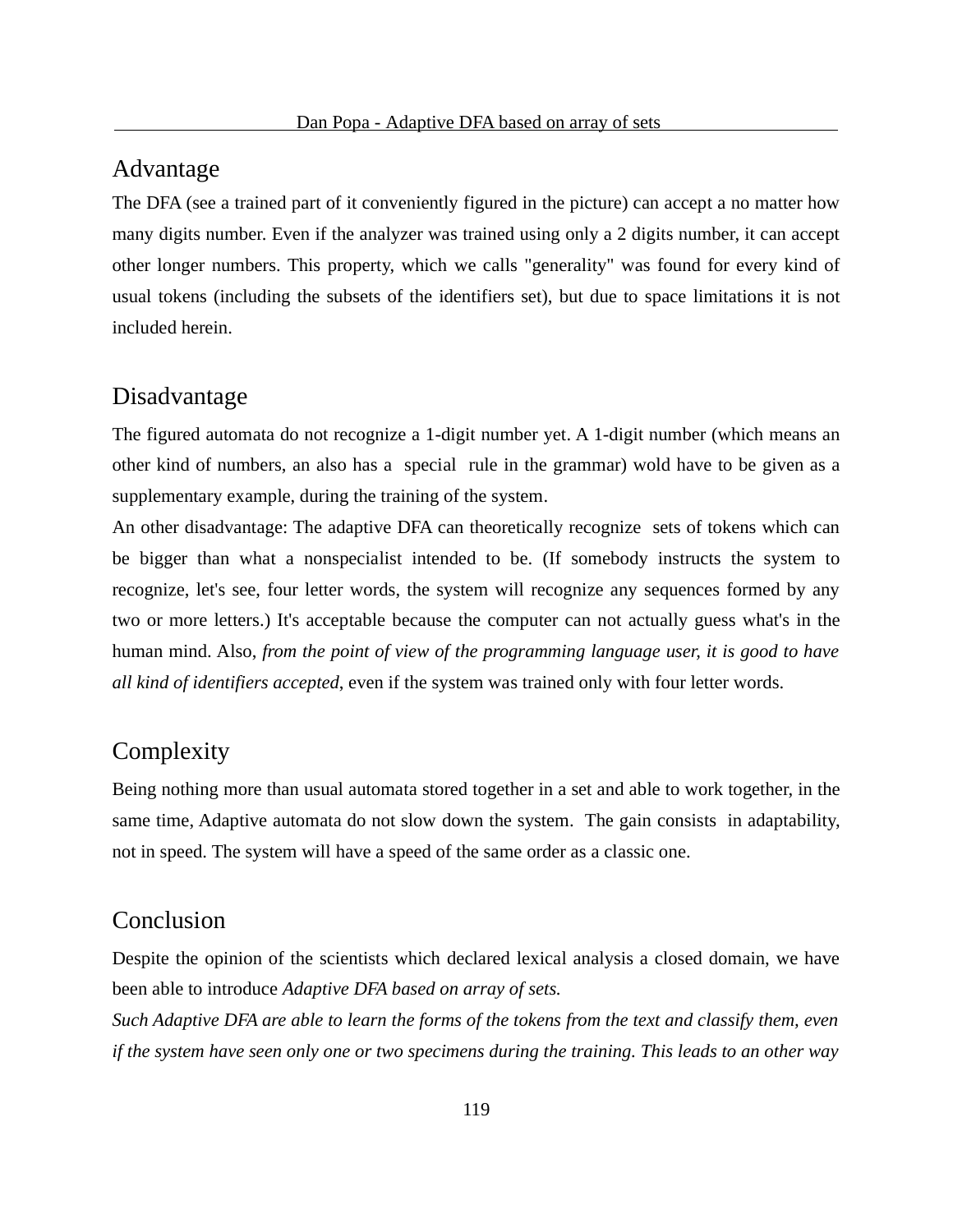*of specifying tokens for a programming language, based by well chosen examples, which is far simple as regular expressions or DFA.*